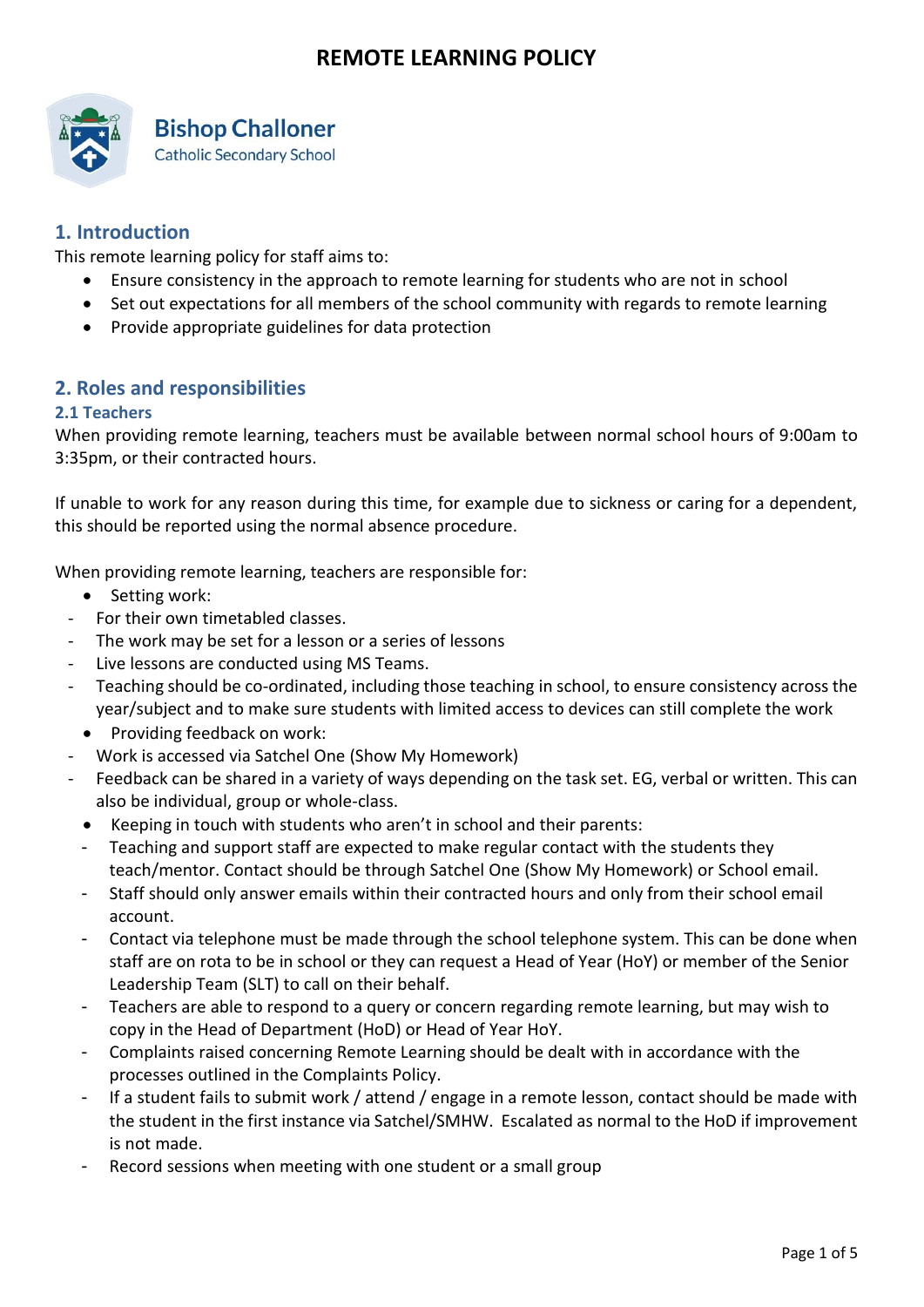- Behaviour issues during a remote lesson should be managed in the first instance by the class teacher. A warning can be given or the student can be removed from the sessions and parents can be contacted via school email.
- Staff will be mindful that all families will have different experiences of a lockdown/partial lockdown situation.
- Follow the school dress code
- Follow the schools safeguarding protocols for using Teams via RM Unify only
- Be mindful of your location (e.g. avoid areas with background noise, blur the background).

### **2.2 Learning Support Assistants**

When assisting with remote learning, teaching assistants must be available between normal school hours of 9:00am to 3:35pm, or their contracted hours.

If unable to work for any reason during this time, for example due to sickness or caring for a dependent, this should be reported using the normal absence procedure.

Whether working in school or from home LSA's will follow the specified weekly rotation and attend SEN Department meetings regularly. Efficient exchange of information regarding vulnerable learners' progress is essential: HoY, Tutors and HoD will be also be monitoring students' progress and wellbeing and passing concerns to SENDCo, ELSAs and departmental link LSAs. Allocation of focus students and specified tasks will be assigned during scheduled weekly Teams meetings to ensure positive, coherent outcomes for all

When assisting with remote learning, Learning Support Assistants are responsible for:

- Work with students who have learning needs within the directed year bubble using the usual methods of support to assure high levels of engagement and learning.
- Assisting in the completion and submission of required pieces of assessment.
- Act as an advocate between the subject teacher and student to enhance the learning experience. EG, collaboratively differentiating tasks, overcoming technical issues, dealing with educational and emotional concerns as they arise.
- ELSA work is to continue under the direction of the SENDCo and School Wellbeing Team

When assisting with remote learning, Learning Support Assistants are responsible for supporting students who are not in school with remote learning –

- Working with Students as allocated by the SENDCo; namely students who have an EHCP, are on the SEN register, are emotionally or educationally vulnerable.
- Mentoring via Show My Homework by linking with the student via the messaging function 2 or 3 times a week. Ensuring that online learning is an ongoing positive experience. Monitoring their activity on the platform via their gradebook and submissions in order to offer advice and targeted prompting in a focused way.
- Act as an advocate between the subject teacher and student to enhance the learning experience eg collaboratively differentiating tasks, overcoming technical issues, dealing with educational and emotional concerns and they arise.
- Provide 1:1 intervention via Teams to aid completion of specific tasks and assessments causing difficulty.
- ELSA work is to continue under the direction of the SENDCo and School Wellbeing Team
- Provide summaries of weekly contacts and learners' engagement and progress.

When attending virtual meetings with teachers, parents and students: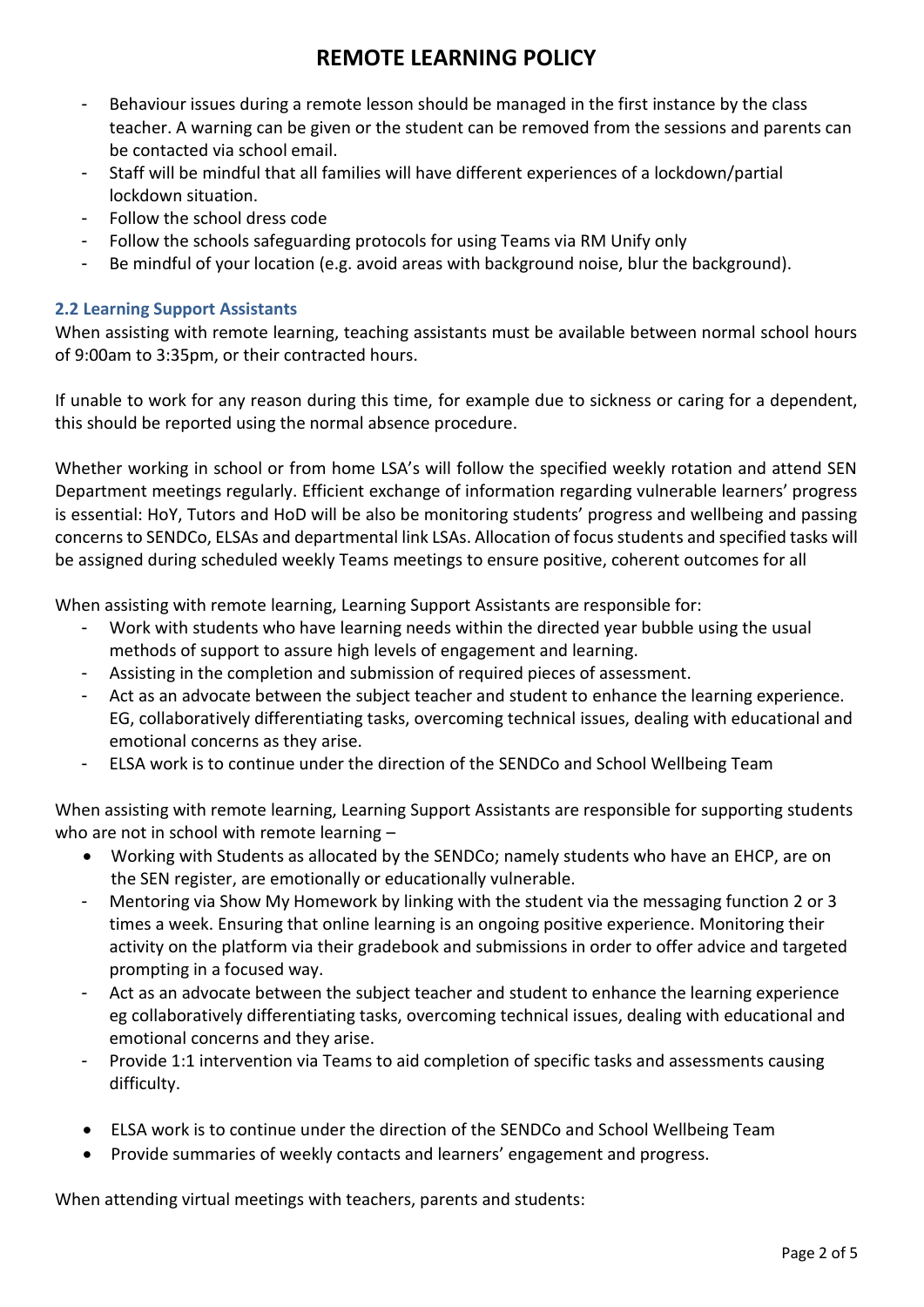- Follow the school dress code
- Follow the schools safeguarding protocols for using Teams via RM Unify only
- Be mindful of location (e.g. avoid areas with background noise, blur the background).

### **2.3 Heads of Department**

Alongside their teaching responsibilities, Heads of Department are responsible for:

- Considering whether any aspects of the subject curriculum need to change to accommodate remote learning
- Working with teachers teaching their subject remotely to make sure all work set is appropriate and consistent
- Working with other subject leads and senior leaders to make sure work set remotely across all subjects is appropriate and consistent.
- Monitoring the remote work set by teachers in their subject through regular meetings with teachers or by reviewing work set
- Alerting teachers to resources they can use to teach their subject remotely

### **2.4 Senior Leaders**

Alongside any teaching responsibilities, senior leaders are responsible for:

- Co-ordinating the remote learning approach across the school
- Monitoring the effectiveness of remote learning through regular meetings with teachers and subject leaders, reviewing work set.
- Monitoring the security of remote learning systems, including data protection and safeguarding considerations

#### **2.5 Designated Safeguarding Lead**

The Designated Safeguarding Lead is Mrs P. Wingham.

The deputy DSL's are The deputy DSLS are Mr J Wright, Mrs B O'Shea, Mrs S Thorpe, Mrs S Smith, Mrs J Cottam and Mrs G Perkins

In addition to fulfilling the responsibilities of a teacher and member of the SLT the DSL will also follow the role description set out in Annex B of Keeping Children Safe in Education 2020.

#### **2.6 IT staff**

IT staff are responsible for:

- Fixing issues with systems used to set and collect work
- Helping staff and parents with any technical issues they're experiencing
- Reviewing the security of remote learning systems and flagging any data protection breaches to the data protection officer
- Assisting students and parents with accessing the internet or devices

#### **2.7 Students and Parents**

Staff can expect students learning remotely to:

- Be contactable during the school day, mindful that they may not always be in front of a device the entire time
- Complete work to the deadline set by teachers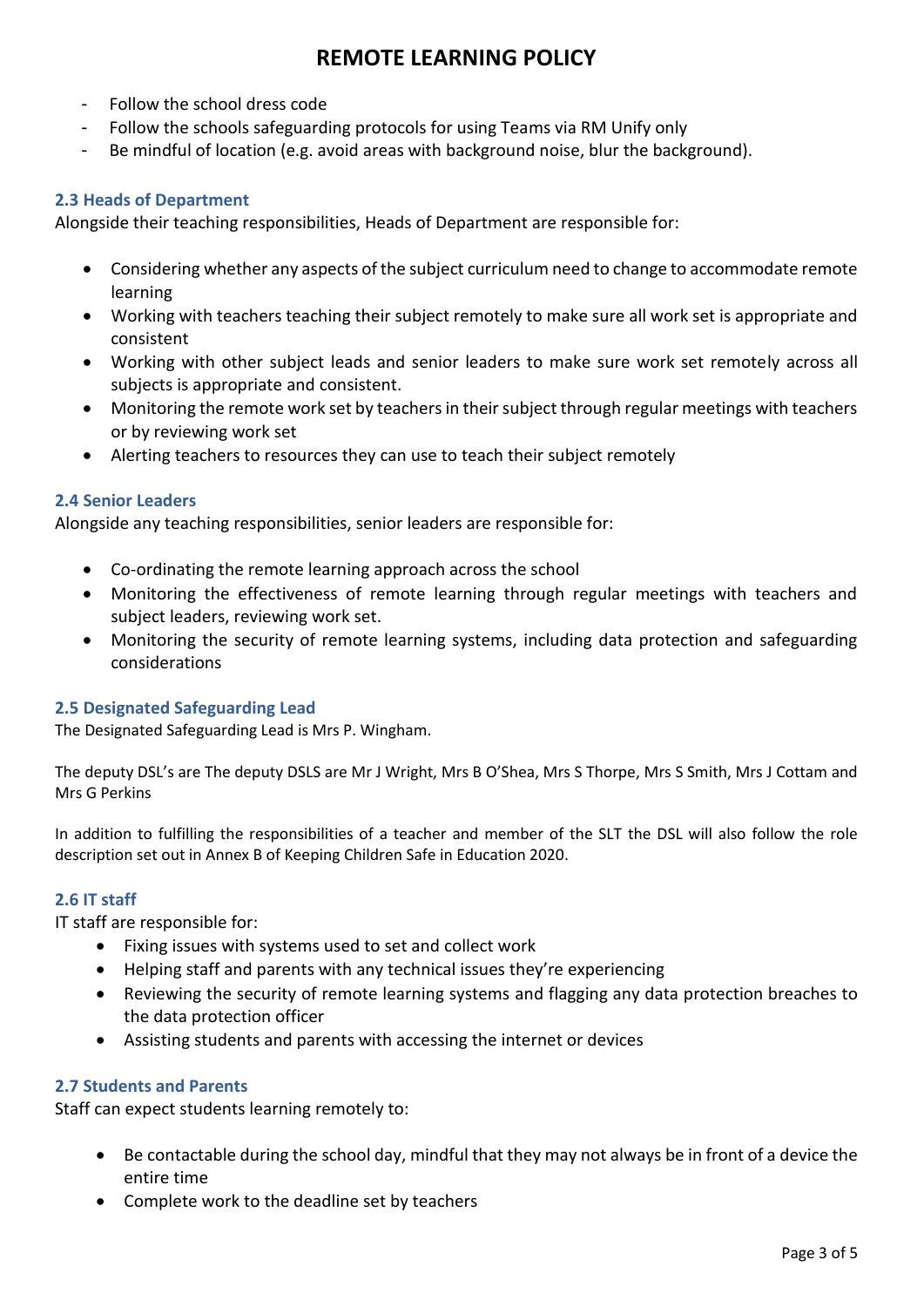- Seek help if they need it, from teachers or teaching assistants
- Alert teachers if they're not able to complete work

Staff can expect parents with children learning remotely to:

- Make the school aware if their child is sick or otherwise can't complete work
- Seek help from the school if they need it
- Be respectful when making any complaints or concerns known to staff

### **2.8 Governing Body**

The governing body is responsible for:

- Monitoring the school's approach to providing remote learning to ensure education remains as high quality as possible
- Ensuring that staff are certain that remote learning systems are appropriately secure, for both data protection and safeguarding reasons

### **3. Who to contact**

If staff have any questions or concerns about remote learning, they should contact the following individuals:

- Issues in setting work talk to the relevant Head of Department
- Issues with behaviour talk to the relevant Head of Year
- Issues with IT talk to IT Manager or School Business Manager
- Issues with their own workload or wellbeing talk to their line manager or School Business Manager
- Concerns about data protection talk to the Data Protection Officer
- Concerns about safeguarding talk to the DSL

## **4. Data protection**

#### **4.1 Accessing personal data**

When accessing personal data for remote learning purposes, all staff members will:

- Access the data using school issued devices and using the school's VPN.
- Send emails relating to school via the school email network.
- Send sensitive data via password protected documents.

#### **4.2 Processing personal data**

The need to collect and/or share personal data such as email addresses as part of the remote learning system, will be kept to an absolute minimum as staff will have access to the school network via school issued devices and the VPN. As long as this processing is necessary for the school's official functions, individuals won't be requested to give permission for this to happen.

Staff are reminded to collect and/or share as little personal data as possible online and if necessary password protect all documents.

#### **4.3 Keeping devices secure**

All staff members will take appropriate steps to ensure their devices remain secure. This includes, but is not limited to:

 Keeping the device password-protected – strong passwords are at least 8 characters, with a combination of upper and lower-case letters, numbers and special characters (e.g. asterisk or currency symbol)